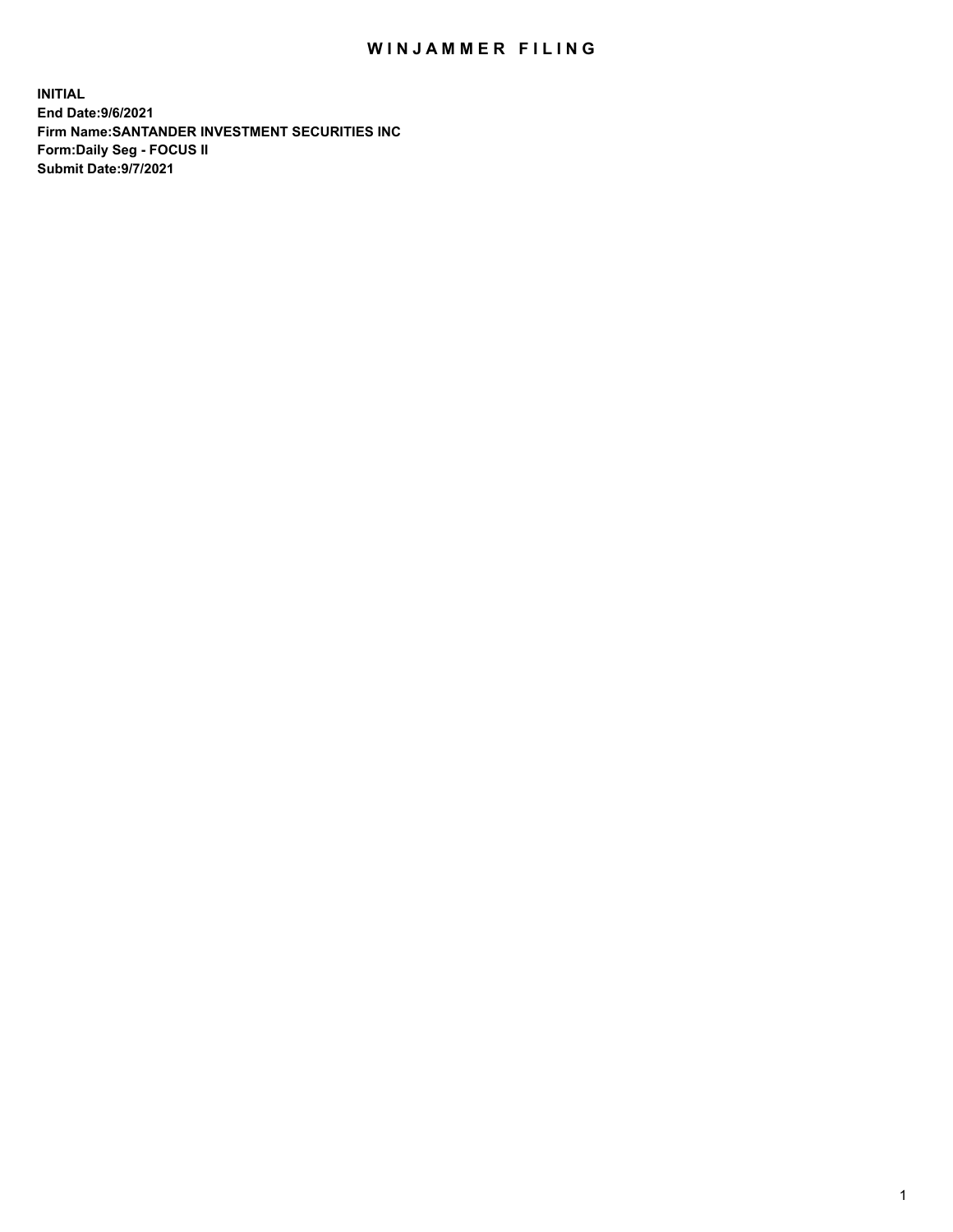**INITIAL End Date:9/6/2021 Firm Name:SANTANDER INVESTMENT SECURITIES INC Form:Daily Seg - FOCUS II Submit Date:9/7/2021 Daily Segregation - Cover Page**

| Name of Company                                                                   | <b>SANTANDER INVESTMENT</b>                |
|-----------------------------------------------------------------------------------|--------------------------------------------|
| <b>Contact Name</b>                                                               | <b>SECURITIES INC</b><br><b>Richard Ro</b> |
| <b>Contact Phone Number</b>                                                       | (212) 350-3662                             |
| <b>Contact Email Address</b>                                                      | richard.ro@santander.us                    |
| FCM's Customer Segregated Funds Residual Interest Target (choose one):            |                                            |
| a. Minimum dollar amount: ; or                                                    | 70,000,000                                 |
| b. Minimum percentage of customer segregated funds required:% ; or                | <u>0</u>                                   |
| c. Dollar amount range between: and; or                                           | 0 <sub>0</sub>                             |
| d. Percentage range of customer segregated funds required between:% and%.         | 0 <sub>0</sub>                             |
| FCM's Customer Secured Amount Funds Residual Interest Target (choose one):        |                                            |
| a. Minimum dollar amount: ; or                                                    | $\frac{\Omega}{\Omega}$                    |
| b. Minimum percentage of customer secured funds required:%; or                    |                                            |
| c. Dollar amount range between: and; or                                           | 0 <sub>0</sub>                             |
| d. Percentage range of customer secured funds required between: % and %.          | 0 <sub>0</sub>                             |
| FCM's Cleared Swaps Customer Collateral Residual Interest Target (choose one):    |                                            |
| a. Minimum dollar amount: ; or                                                    | $\overline{\mathbf{0}}$                    |
| b. Minimum percentage of cleared swaps customer collateral required:% ; or        | $\underline{\mathbf{0}}$                   |
| c. Dollar amount range between: and; or                                           | 0 <sub>0</sub>                             |
| d. Percentage range of cleared swaps customer collateral required between:% and%. | 0 <sub>0</sub>                             |

Attach supporting documents CH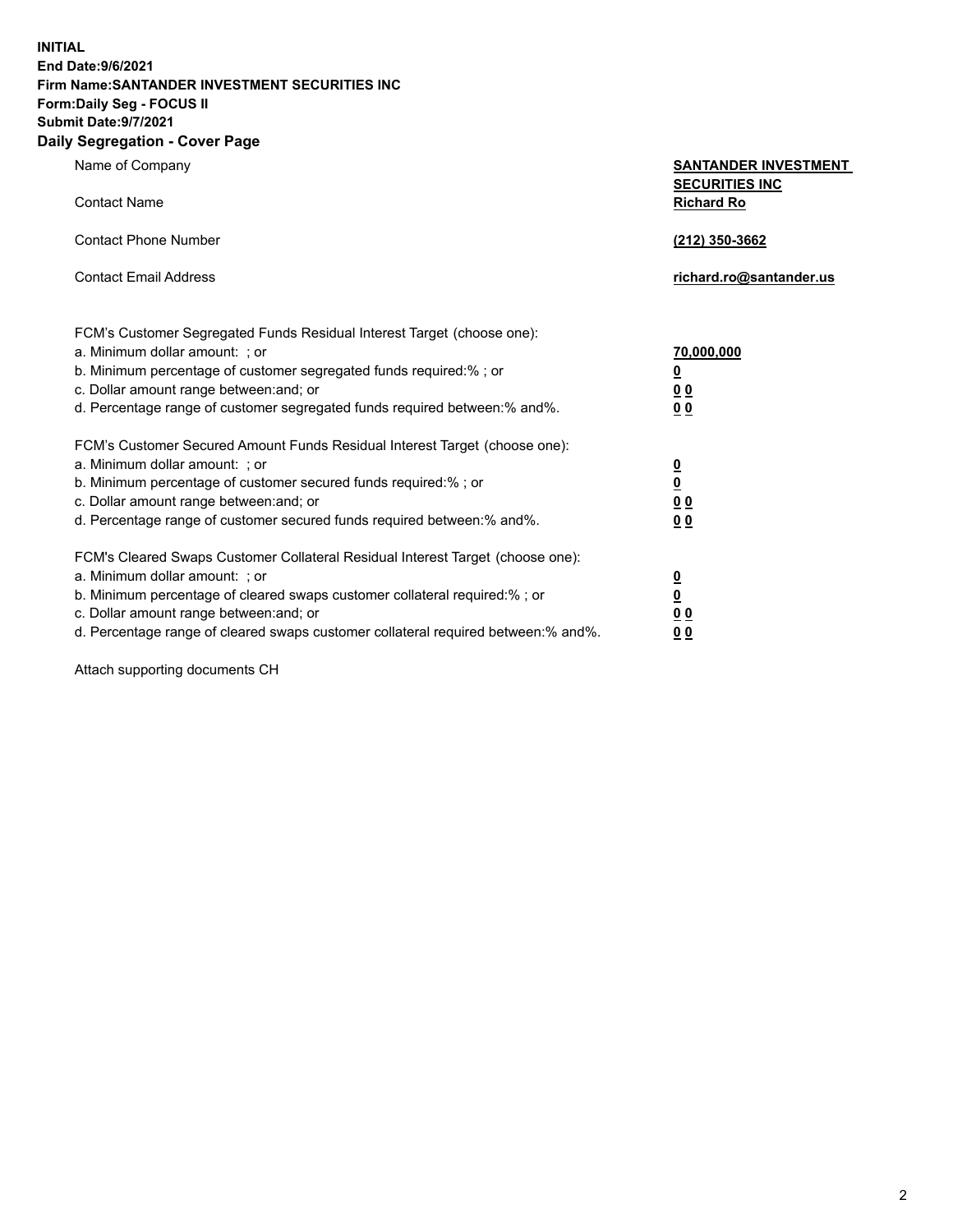## **INITIAL End Date:9/6/2021 Firm Name:SANTANDER INVESTMENT SECURITIES INC Form:Daily Seg - FOCUS II Submit Date:9/7/2021 Daily Segregation - Secured Amounts** Foreign Futures and Foreign Options Secured Amounts Amount required to be set aside pursuant to law, rule or regulation of a foreign government or a rule of a self-regulatory organization authorized thereunder 1. Net ledger balance - Foreign Futures and Foreign Option Trading - All Customers A. Cash **0** [7315] B. Securities (at market) **0** [7317] 2. Net unrealized profit (loss) in open futures contracts traded on a foreign board of trade **0** [7325] 3. Exchange traded options a. Market value of open option contracts purchased on a foreign board of trade **0** [7335] b. Market value of open contracts granted (sold) on a foreign board of trade **0** [7337] 4. Net equity (deficit) (add lines 1. 2. and 3.) **0** [7345] 5. Account liquidating to a deficit and account with a debit balances - gross amount **0** [7351] Less: amount offset by customer owned securities **0** [7352] **0** [7354]

6. Amount required to be set aside as the secured amount - Net Liquidating Equity Method (add lines 4 and 5) **0** [7355] 7. Greater of amount required to be set aside pursuant to foreign jurisdiction (above) or line 6. **0** [7360] FUNDS DEPOSITED IN SEPARATE REGULATION 30.7 ACCOUNTS 1. Cash in banks A. Banks located in the United States **0** [7500] B. Other banks qualified under Regulation 30.7 **0** [7520] **0** [7530] 2. Securities A. In safekeeping with banks located in the United States **0** [7540] B. In safekeeping with other banks qualified under Regulation 30.7 **0** [7560] **0** [7570] 3. Equities with registered futures commission merchants A. Cash **0** [7580] B. Securities **0** [7590] C. Unrealized gain (loss) on open futures contracts **0** [7600] D. Value of long option contracts **0** [7610] E. Value of short option contracts **0** [7615] **0** [7620] 4. Amounts held by clearing organizations of foreign boards of trade A. Cash **0** [7640] B. Securities **0** [7650] C. Amount due to (from) clearing organization - daily variation **0** [7660] D. Value of long option contracts **0** [7670] E. Value of short option contracts **0** [7675] **0** [7680] 5. Amounts held by members of foreign boards of trade A. Cash **0** [7700] B. Securities **0** [7710] C. Unrealized gain (loss) on open futures contracts **0** [7720] D. Value of long option contracts **0** [7730] E. Value of short option contracts **0** [7735] **0** [7740] 6. Amounts with other depositories designated by a foreign board of trade **0** [7760] 7. Segregated funds on hand **0** [7765] 8. Total funds in separate section 30.7 accounts **0** [7770] 9. Excess (deficiency) Set Aside for Secured Amount (subtract line 7 Secured Statement Page 1 from Line 8) **0** [7380]

10. Management Target Amount for Excess funds in separate section 30.7 accounts **0** [7780] 11. Excess (deficiency) funds in separate 30.7 accounts over (under) Management Target **0** [7785]

**0** [7305]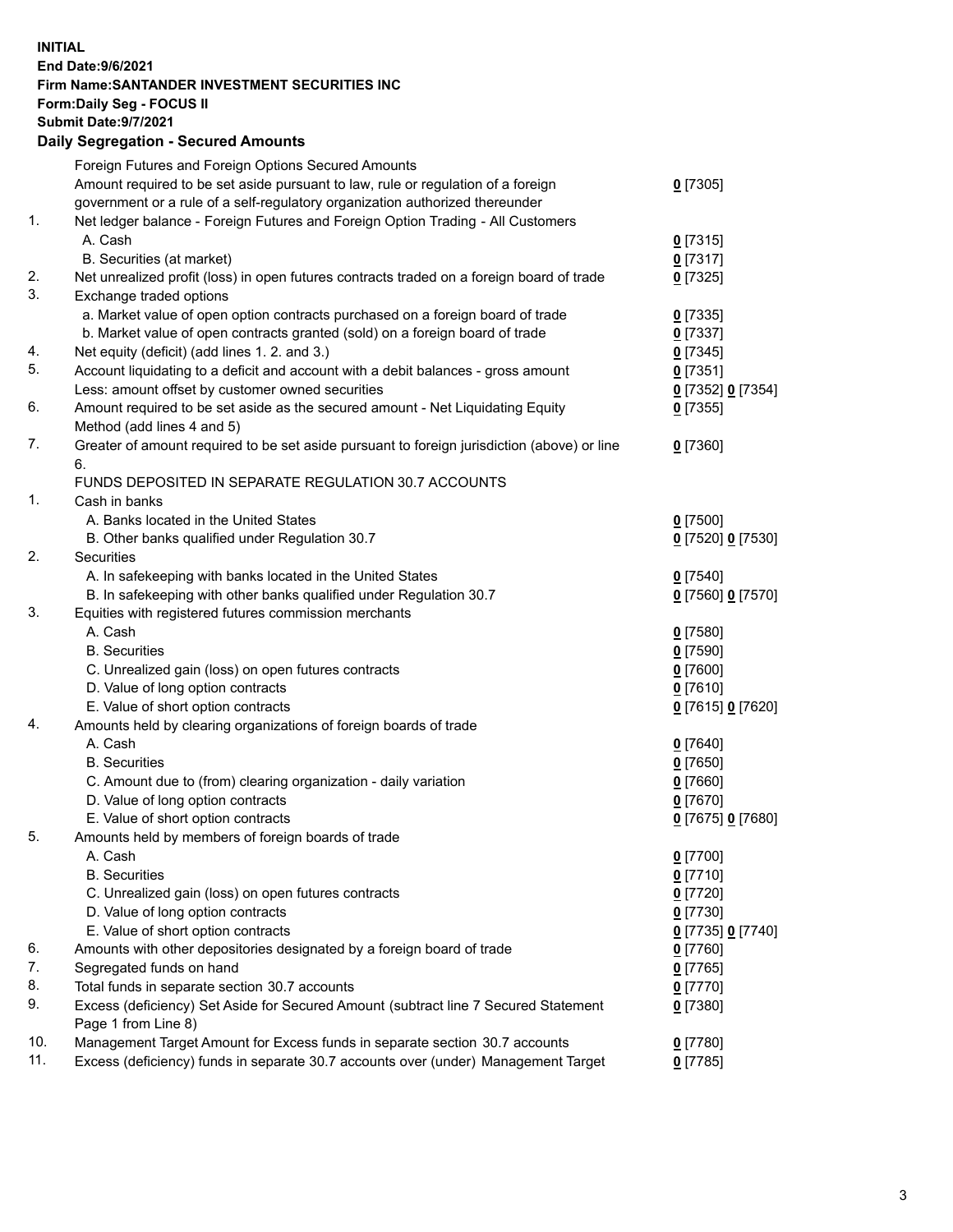| <b>INITIAL</b> | End Date: 9/6/2021                                                                        |                                    |
|----------------|-------------------------------------------------------------------------------------------|------------------------------------|
|                | Firm Name: SANTANDER INVESTMENT SECURITIES INC                                            |                                    |
|                | Form: Daily Seg - FOCUS II                                                                |                                    |
|                | <b>Submit Date: 9/7/2021</b>                                                              |                                    |
|                | Daily Segregation - Segregation Statement                                                 |                                    |
|                | SEGREGATION REQUIREMENTS(Section 4d(2) of the CEAct)                                      |                                    |
| 1.             | Net ledger balance                                                                        |                                    |
|                | A. Cash                                                                                   | 1,914,122,773 [7010]               |
|                | B. Securities (at market)                                                                 | $0$ [7020]                         |
| 2.             | Net unrealized profit (loss) in open futures contracts traded on a contract market        | 245,472,740 [7030]                 |
| 3.             | Exchange traded options                                                                   |                                    |
|                | A. Add market value of open option contracts purchased on a contract market               | 27,147,136 [7032]                  |
|                | B. Deduct market value of open option contracts granted (sold) on a contract market       | -48,185,543 [7033]                 |
| 4.             | Net equity (deficit) (add lines 1, 2 and 3)                                               | 2,138,557,106 [7040]               |
| 5.             | Accounts liquidating to a deficit and accounts with                                       |                                    |
|                | debit balances - gross amount                                                             | $0$ [7045]                         |
|                | Less: amount offset by customer securities                                                | 0 [7047] 0 [7050]                  |
| 6.             | Amount required to be segregated (add lines 4 and 5)                                      | 2,138,557,106 [7060]               |
|                | FUNDS IN SEGREGATED ACCOUNTS                                                              |                                    |
| 7.             | Deposited in segregated funds bank accounts                                               |                                    |
|                | A. Cash                                                                                   | 303,075,668 [7070]                 |
|                | B. Securities representing investments of customers' funds (at market)                    | $0$ [7080]                         |
|                | C. Securities held for particular customers or option customers in lieu of cash (at       | $0$ [7090]                         |
| 8.             | market)                                                                                   |                                    |
|                | Margins on deposit with derivatives clearing organizations of contract markets<br>A. Cash |                                    |
|                | B. Securities representing investments of customers' funds (at market)                    | 1,907,916,084 [7100]<br>$0$ [7110] |
|                | C. Securities held for particular customers or option customers in lieu of cash (at       | $0$ [7120]                         |
|                | market)                                                                                   |                                    |
| 9.             | Net settlement from (to) derivatives clearing organizations of contract markets           | 20,324,265 [7130]                  |
| 10.            | Exchange traded options                                                                   |                                    |
|                | A. Value of open long option contracts                                                    | 27,147,136 [7132]                  |
|                | B. Value of open short option contracts                                                   | <b>-48,185,543</b> [7133]          |
| 11.            | Net equities with other FCMs                                                              |                                    |
|                | A. Net liquidating equity                                                                 | $0$ [7140]                         |
|                | B. Securities representing investments of customers' funds (at market)                    | $0$ [7160]                         |
|                | C. Securities held for particular customers or option customers in lieu of cash (at       | $0$ [7170]                         |
|                | market)                                                                                   |                                    |
| 12.            | Segregated funds on hand                                                                  | $0$ [7150]                         |
| 13.            | Total amount in segregation (add lines 7 through 12)                                      | 2,210,277,610 [7180]               |
| 14.            | Excess (deficiency) funds in segregation (subtract line 6 from line 13)                   | 71,720,504 [7190]                  |
| 15.            | Management Target Amount for Excess funds in segregation                                  | 70,000,000 [7194]                  |
| 16.            | Excess (deficiency) funds in segregation over (under) Management Target Amount            | 1,720,504 [7198]                   |
|                | <b>Excess</b>                                                                             |                                    |